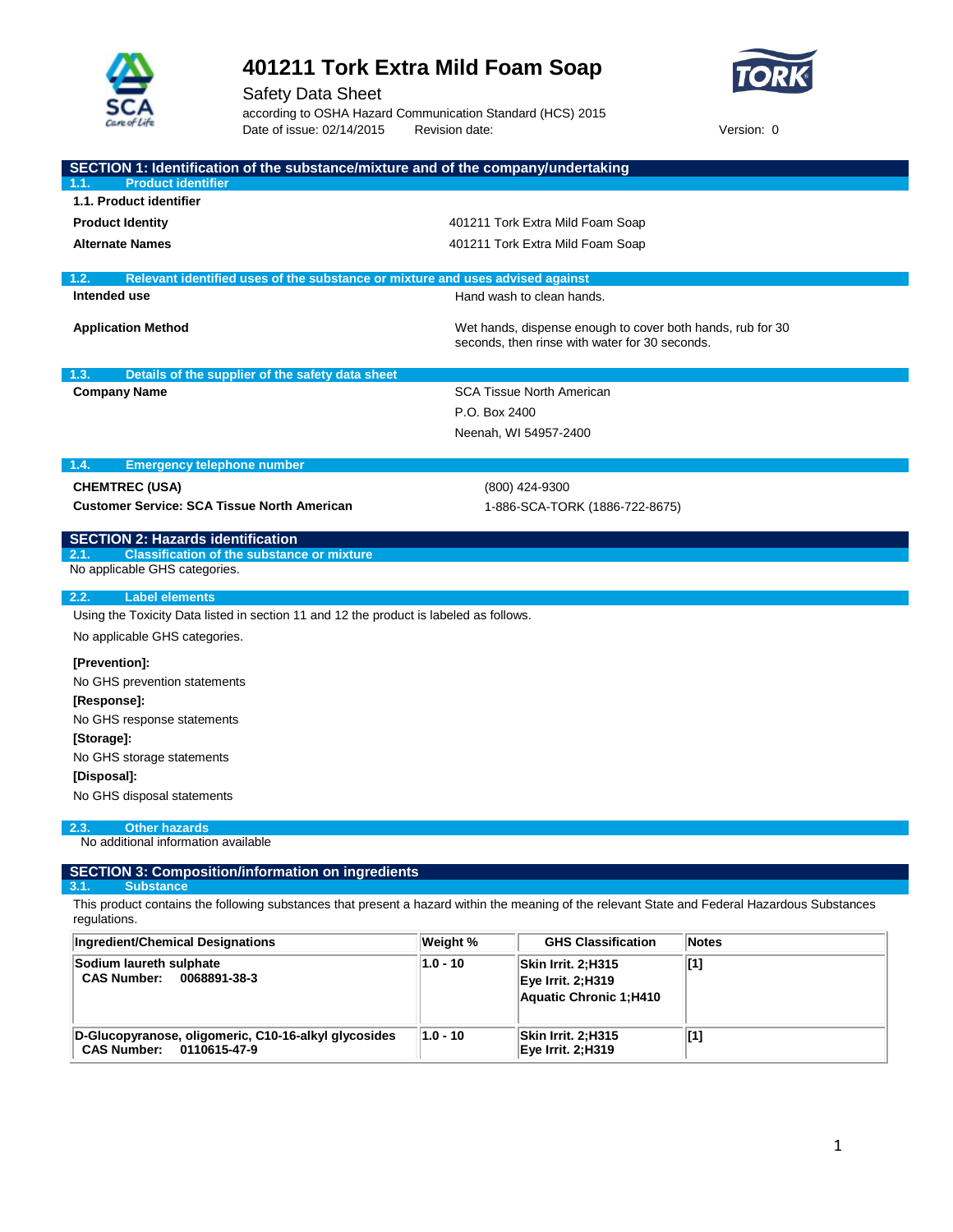Safety data sheet

according to OSHA Hazard Communication Standard (HCS) 2015

- [1] Substance classified with a health or environmental hazard.
- [2] Substance with a workplace exposure limit.
- [3] PBT-substance or vPvB-substance.

\*The full texts of the phrases are shown in Section 16.

| 3.2.<br><b>Mixture</b>                                                                                                                                                                       |                                                                                                                                                                                                                                                                                        |  |  |  |
|----------------------------------------------------------------------------------------------------------------------------------------------------------------------------------------------|----------------------------------------------------------------------------------------------------------------------------------------------------------------------------------------------------------------------------------------------------------------------------------------|--|--|--|
| No additional information available                                                                                                                                                          |                                                                                                                                                                                                                                                                                        |  |  |  |
| <b>SECTION 4: First aid measures</b>                                                                                                                                                         |                                                                                                                                                                                                                                                                                        |  |  |  |
| 4.1.                                                                                                                                                                                         | <b>Description of first aid measures</b>                                                                                                                                                                                                                                               |  |  |  |
| General                                                                                                                                                                                      | In all cases of doubt, or when symptoms persist, seek medical attention. Never give anything by mouth to an<br>unconscious person.                                                                                                                                                     |  |  |  |
| <b>Inhalation</b>                                                                                                                                                                            | This form of application makes inhalation virtually impossible, but if it does occur: administer fresh air, should<br>symptoms develop, contact a doctor.                                                                                                                              |  |  |  |
| Eyes                                                                                                                                                                                         | Immediately rinse eyes with plenty of water, remove contact lenses, occasionally lifting upper and lower lids, until<br>no evidence of product remains. Obtain medical attention.                                                                                                      |  |  |  |
| <b>Skin</b>                                                                                                                                                                                  | Although this product is not expected to be irritating, sensitizing or cause allergic reaction when used as indicated,<br>if symptoms do arise, rinse affected area with plenty of water until no evidence of the product remains. Obtain<br>medical attention if irritation persists. |  |  |  |
| Ingestion                                                                                                                                                                                    | This form of application is abnormal however if vomiting occurs, keep head below hips to prevent aspiration. Dilute<br>mouth by rinsing with water. If unconscious, the victim should not be given anything to drink. Contact physician or<br>local poison control center.             |  |  |  |
| 4.2.                                                                                                                                                                                         | Most important symptoms and effects, both acute and delayed                                                                                                                                                                                                                            |  |  |  |
| Overview                                                                                                                                                                                     | Contact with eyes may cause irritation, experienced as discomfort or pain, excessive blinking and tear<br>production, with marked excess redness and swelling. If this product is ingested it may cause nausea. See<br>section 2 for further details.                                  |  |  |  |
| 4.3.                                                                                                                                                                                         | Indication of any immediate medical attention and special treatment method                                                                                                                                                                                                             |  |  |  |
| No additional information available                                                                                                                                                          |                                                                                                                                                                                                                                                                                        |  |  |  |
| <b>SECTION 5: Firefighting measures</b>                                                                                                                                                      |                                                                                                                                                                                                                                                                                        |  |  |  |
| <b>Extinguishing media</b><br>5.1.                                                                                                                                                           |                                                                                                                                                                                                                                                                                        |  |  |  |
| This product is not considered flammable.                                                                                                                                                    |                                                                                                                                                                                                                                                                                        |  |  |  |
| 5.2.                                                                                                                                                                                         | Special hazards arising from the substance or mixture                                                                                                                                                                                                                                  |  |  |  |
| Hazardous decomposition: No hazardous decomposition data available.                                                                                                                          |                                                                                                                                                                                                                                                                                        |  |  |  |
| 5.3.<br><b>Advise for firefighters</b>                                                                                                                                                       |                                                                                                                                                                                                                                                                                        |  |  |  |
|                                                                                                                                                                                              | This product is not considered flammable.                                                                                                                                                                                                                                              |  |  |  |
| <b>ERG Guide No.</b>                                                                                                                                                                         | Not applicable                                                                                                                                                                                                                                                                         |  |  |  |
|                                                                                                                                                                                              | <b>SECTION 6: Accidental release measure</b>                                                                                                                                                                                                                                           |  |  |  |
| Personal precautions, protective equipment and emergency procedure<br>6.1.                                                                                                                   |                                                                                                                                                                                                                                                                                        |  |  |  |
|                                                                                                                                                                                              | Put on appropriate personal protective equipment (see section 8).                                                                                                                                                                                                                      |  |  |  |
| 6.2.<br><b>Environmental precautions</b><br>Do not allow spills to enter drains or waterways.                                                                                                |                                                                                                                                                                                                                                                                                        |  |  |  |
| Use good personal hygiene practices. Wash hands before eating, drinking, smoking or using toilet. Promptly remove soiled clothing and wash<br>thoroughly before reuse.                       |                                                                                                                                                                                                                                                                                        |  |  |  |
| 6.3.<br>Methods and material for containment and cleaning up<br>The spill area will be slippery, absorb vermiculite, fuller earth or sand. Prevent liquid from entering sewers or waterways. |                                                                                                                                                                                                                                                                                        |  |  |  |
|                                                                                                                                                                                              |                                                                                                                                                                                                                                                                                        |  |  |  |
| 6.4.<br>No additional information available                                                                                                                                                  | <b>Reference to other sections</b>                                                                                                                                                                                                                                                     |  |  |  |

#### **SECTION 7: Handling and storage**

**7.1. Precautions for safe handling**

Mild agitation may be required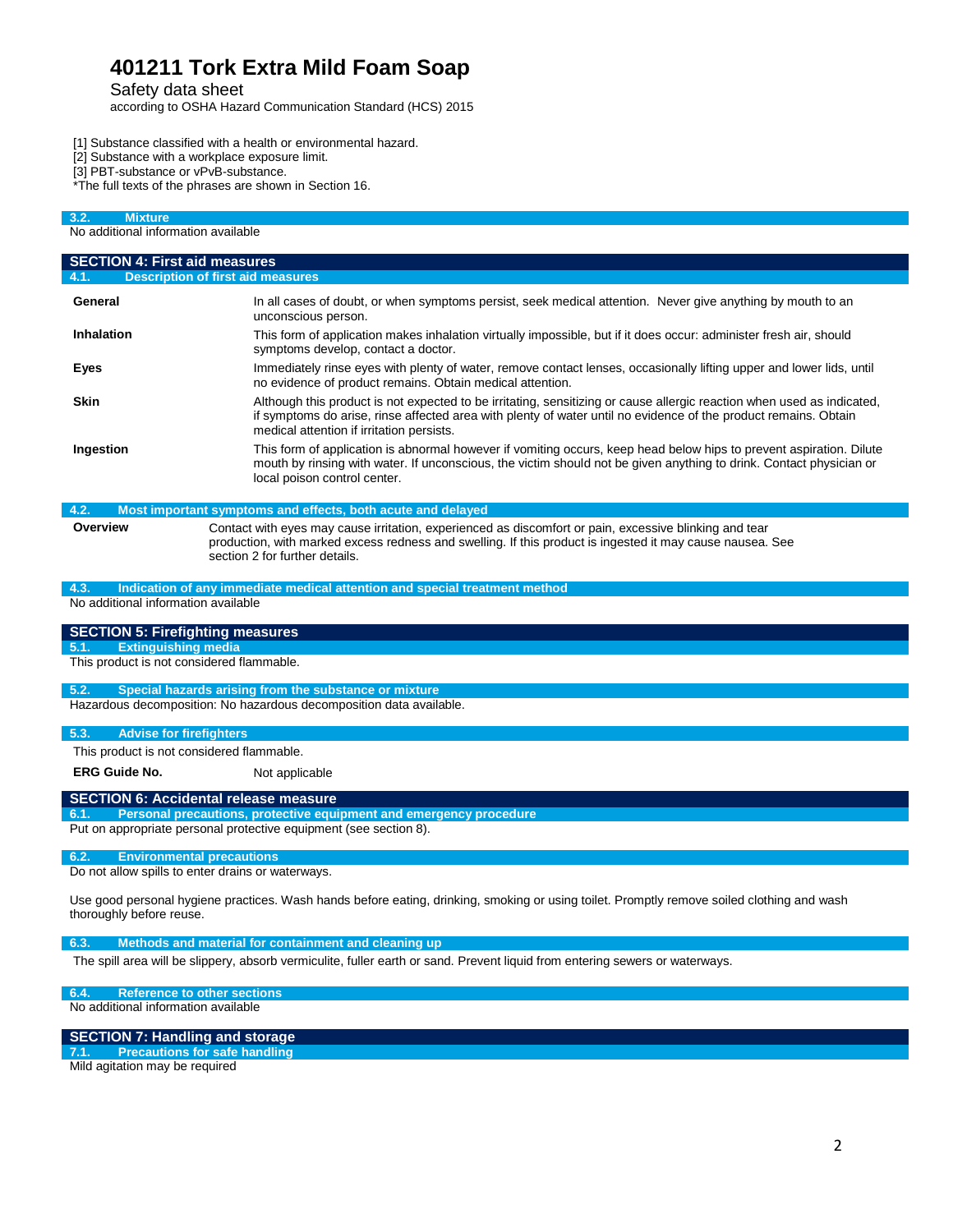Safety data sheet

according to OSHA Hazard Communication Standard (HCS) 2015

**7.2. Conditions for safe storage, including any incompatibilities** Handle containers carefully to prevent damage and spillage.

Incompatible materials: No data available.

Keep container in a tightly closed container, away from heat and sunlight. Storage temperature range 20-30ºC. Protect product from freezing. If material freezes, separates or becomes hazy, gently thaw at about 40ºC prior to use.

See section 2 for further details. - [Storage]:

**7.3. Specific end use(s)**

No additional information available

# SECTION 8: Exposure controls/personal protection<br>8.1. Control parameters

**8.1. Control parameters**

### **Exposure**

| CAS No.                                                                  | Ingredient                     | <b>Source</b> | Value                       |
|--------------------------------------------------------------------------|--------------------------------|---------------|-----------------------------|
| 0068891-38-3                                                             | <b>SODIUM LAURETH SULPHATE</b> | <b>OSHA</b>   | No Established Limit        |
|                                                                          |                                | <b>ACGIH</b>  | No Established Limit        |
|                                                                          |                                | <b>NIOSH</b>  | <b>No Established Limit</b> |
|                                                                          |                                | Supplier      | <b>No Established Limit</b> |
| D-Glucopyranose, oligomeric, C10-16-<br>0110615-47-9<br>alkyl glycosides |                                | <b>OSHA</b>   | <b>No Established Limit</b> |
|                                                                          |                                | <b>ACGIH</b>  | No Established Limit        |
|                                                                          |                                | <b>NIOSH</b>  | No Established Limit        |
|                                                                          |                                | Supplier      | No Established Limit        |

### **Carcinogen Data**

| CAS No.                                                        | <b>Ingredient</b>   | Source      | Value                                                              |
|----------------------------------------------------------------|---------------------|-------------|--------------------------------------------------------------------|
| SODIUM LAURETH SULPHATE<br>0068891-38-3                        |                     | <b>OSHA</b> | Select Carcinogen: No                                              |
|                                                                |                     | <b>NTP</b>  | Known: No: Suspected: No                                           |
|                                                                |                     | <b>IARC</b> | Group 1: No: Group 2a: No: Group 2b: No: Group 3: No: Group 4: No: |
| D-Glucopyranose, oligomeric, C10- OSHA<br>$ 0110615 - 47 - 9 $ |                     |             | Select Carcinogen: No                                              |
|                                                                | 16-alkyl glycosides | <b>NTP</b>  | Known: No: Suspected: No                                           |
|                                                                |                     | <b>IARC</b> | Group 1: No; Group 2a: No; Group 2b: No; Group 3: No; Group 4: No; |

| 8.2.<br><b>Exposure control</b> |                                                                                                                                                                        |
|---------------------------------|------------------------------------------------------------------------------------------------------------------------------------------------------------------------|
| <b>Respiratory</b>              | Not normally required.                                                                                                                                                 |
| Eyes                            | Not normally required.                                                                                                                                                 |
| <b>Skin</b>                     | Not normally required.                                                                                                                                                 |
| <b>Engineering Controls</b>     | Not normally required.                                                                                                                                                 |
| <b>Other Work Practices</b>     | Use good personal hygiene practices. Wash hands before eating, drinking, smoking or using toilet. Promptly<br>remove soiled clothing and wash thoroughly before reuse. |

See section 2 for further details. - [Prevention]:

I

| <b>SECTION 9: Physical and chemical properties</b>            |                                                       |
|---------------------------------------------------------------|-------------------------------------------------------|
| Information on basic physical and chemical properties<br>9.1. |                                                       |
| Appearance                                                    | Low viscous, colorless to light yellow foaming liquid |
| Odor                                                          | <b>Odorless</b>                                       |
| Odor threshold                                                | Not Measured                                          |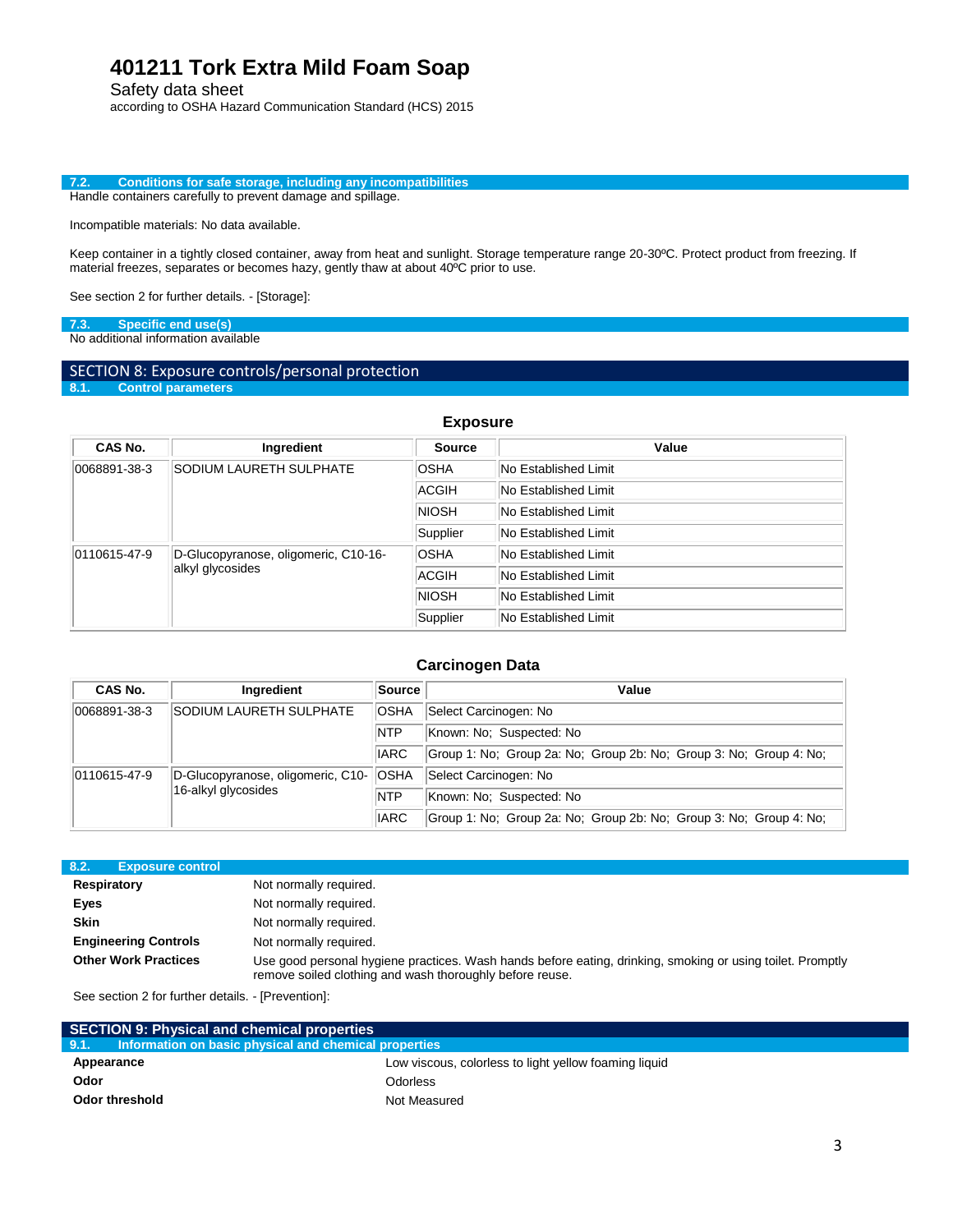Safety data sheet

according to OSHA Hazard Communication Standard (HCS) 2015

| рH                                              | $4.5 - 5.5$ @ 25C                          |
|-------------------------------------------------|--------------------------------------------|
| Melting point / freezing point                  | Not Measured                               |
| Initial boiling point and boiling range         | Not Measured                               |
| <b>Flash Point</b>                              | Not Measured                               |
| Evaporation rate (Ether = 1)                    | Not Measured                               |
| Flammability (solid, gas)                       | Not Applicable                             |
| Upper/lower flammability or explosive limits    | Lower Explosive Limit: Not Measured        |
|                                                 | <b>Upper Explosive Limit: Not Measured</b> |
| Vapor pressure (Pa)                             | Not Measured                               |
| <b>Vapor Density</b>                            | Not Measured                               |
| <b>Specific Gravity</b>                         | @25C: 1.00-1.02                            |
| <b>Solubility in Water</b>                      | Soluble                                    |
| Partition coefficient n-octanol/water (Log Kow) | Not Measured                               |
| <b>Auto-ignition temperature</b>                | Not Measured                               |
| <b>Decomposition temperature</b>                | Not Measured                               |

**9.2. Other information**

No other relevant information.

| SECTION 10: Stability and reactivity               |
|----------------------------------------------------|
| <b>Reactivity</b><br>10.1.                         |
| Hazardous Polymerization will not occur.           |
|                                                    |
| 10.2.<br><b>Chemical stability</b>                 |
| Stable under normal circumstances.                 |
|                                                    |
| 10.3.<br><b>Possibility of hazardous reactions</b> |
| No data available.                                 |
|                                                    |
| <b>Conditions to avoid</b><br>10.4.                |
| No data available.                                 |
|                                                    |
| 10.5.<br>Incompatible materials                    |
| No data available.                                 |
|                                                    |
| <b>Hazardous decomposition products</b><br>10.6.   |
| No hazardous decomposition data available.         |

### **SECTION 11: Toxicological information**

#### **11.1. Information on toxicological effects**

#### **Acute toxicity**

| Ingredient                                             | Oral LD50,<br>mg/kg | Skin LD50.<br>mg/kg | <b>Inhalation</b><br>Vapor LD50,<br>mg/L/4hr | <b>Inhalation</b><br><b>Dust/Mist</b><br>LD50.<br>mg/L/4hr | <b>Inhalation</b><br>Gas LD50.<br>ppm |
|--------------------------------------------------------|---------------------|---------------------|----------------------------------------------|------------------------------------------------------------|---------------------------------------|
| SODIUM LAURETH SULPHATE - (68891-38-3)                 | No data             | No data             | No data                                      | No data                                                    | No data                               |
|                                                        | available           | available           | available                                    | available                                                  | available                             |
| D-Glucopyranose, oligomeric, C10-16-alkyl glycosides - | No data             | No data             | No data                                      | No data                                                    | No data                               |
| $(110615 - 47 - 9)$                                    | available           | available           | available                                    | available                                                  | available                             |

Note: When no route specific LD50 data is available for an acute toxin, the converted acute toxicity point estimate was used in the calculation of the product's ATE (Acute Toxicity Estimate).

| Classification | Category | <b>Description</b> |
|----------------|----------|--------------------|
|                |          |                    |
|                |          |                    |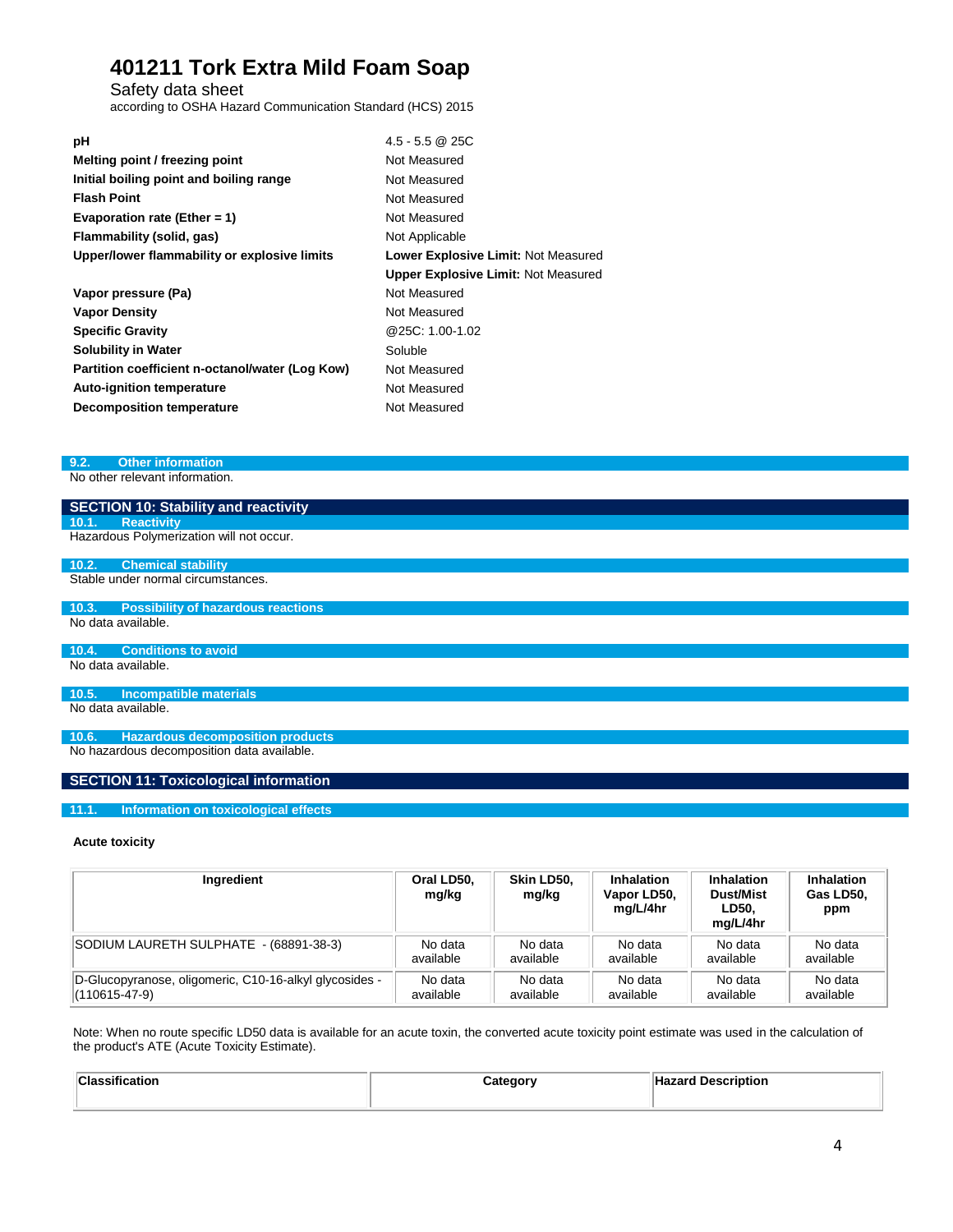Safety data sheet

according to OSHA Hazard Communication Standard (HCS) 2015

| Acute toxicity (oral)         | --- | Not Applicable |
|-------------------------------|-----|----------------|
| Acute toxicity (dermal)       | --- | Not Applicable |
| Acute toxicity (inhalation)   | --- | Not Applicable |
| Skin corrosion/irritation     | --- | Not Applicable |
| Serious eye damage/irritation | --- | Not Applicable |
| Respiratory sensitization     | --- | Not Applicable |
| Skin sensitization            | --- | Not Applicable |
| Germ cell mutagenicity        | --- | Not Applicable |
| Carcinogenicity               | --- | Not Applicable |
| Reproductive toxicity         | --- | Not Applicable |
| STOT-single exposure          | --- | Not Applicable |
| STOT-repeated exposure        | --- | Not Applicable |
| Aspiration hazard             | --- | Not Applicable |

### **SECTION 12: Ecological information**

**12.1. Toxicity**

No additional information provided for this product. See Section 3 for chemical specific data.

### **Aquatic Ecotoxicity**

| Ingredient                                                               | 96 hr LC50 fish.<br>ma/l | 48 hr EC50 crustacea,<br>mg/l | ErC50 algae,<br>ma/l |
|--------------------------------------------------------------------------|--------------------------|-------------------------------|----------------------|
| SODIUM LAURETH SULPHATE -<br>$(68891 - 38 - 3)$                          | Not Available            | Not Available                 | Not Available        |
| D-Glucopyranose, oligomeric, C10-16-<br>alkyl glycosides - (110615-47-9) | Not Available            | Not Available                 | Not Available        |

#### **12.2. Persistence and degradability**

There is no data available on the preparation itself.

**12.3. Bioaccumulative potential** Not Measured

**12.4. Mobility in soil** No data available.

#### **12.5. Results of PBT and vPvBvT assessment**

This product contains no PBT/vPvB chemicals.

**12.6. Other adverse effects**

No data available.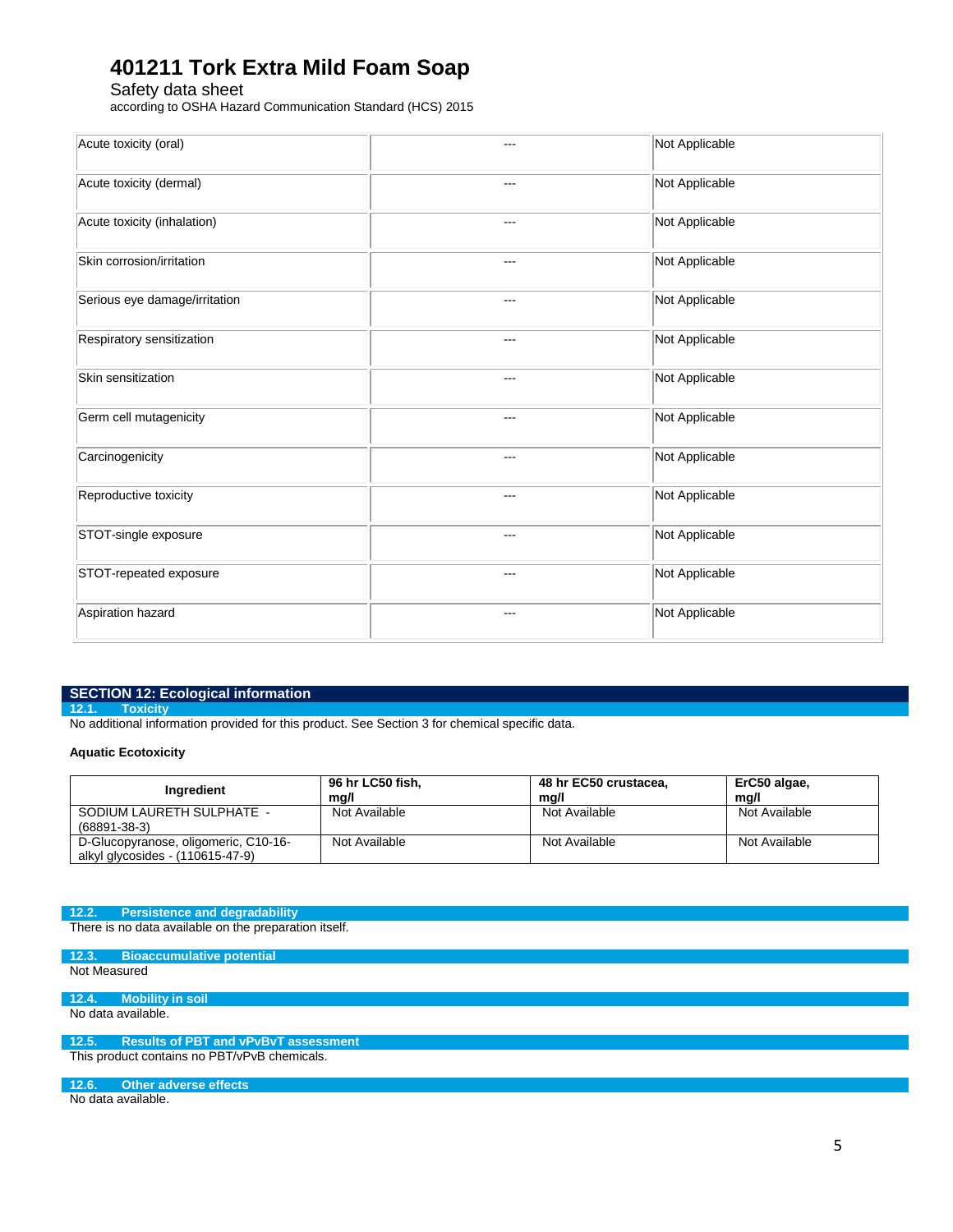Safety data sheet

according to OSHA Hazard Communication Standard (HCS) 2015

| <b>SECTION 13: Disposal considerations</b><br><b>Waste treatment methods</b><br>13.1                                                                                                                                                                                                                    |                                                                                                                      |                                                          |                           |  |  |
|---------------------------------------------------------------------------------------------------------------------------------------------------------------------------------------------------------------------------------------------------------------------------------------------------------|----------------------------------------------------------------------------------------------------------------------|----------------------------------------------------------|---------------------------|--|--|
| Observe all federal, state and local regulations when disposing of this substance.                                                                                                                                                                                                                      |                                                                                                                      |                                                          |                           |  |  |
|                                                                                                                                                                                                                                                                                                         |                                                                                                                      |                                                          |                           |  |  |
| <b>SECTION 14: Transport information</b><br>Transport as limited quantities is not regulated.                                                                                                                                                                                                           |                                                                                                                      |                                                          |                           |  |  |
|                                                                                                                                                                                                                                                                                                         | <b>DOT (Domestic Surface</b><br><b>Transportation)</b>                                                               | <b>IMO/IMDG</b><br>(Ocean Transportation)                | <b>ICAO/IATA</b>          |  |  |
| <b>UN number</b><br>14.1.                                                                                                                                                                                                                                                                               |                                                                                                                      |                                                          |                           |  |  |
|                                                                                                                                                                                                                                                                                                         | Not Applicable                                                                                                       | Not Regulated                                            | Not Regulated             |  |  |
| 14.2.<br><b>UN proper shipping name</b>                                                                                                                                                                                                                                                                 |                                                                                                                      |                                                          |                           |  |  |
|                                                                                                                                                                                                                                                                                                         | Not Regulated                                                                                                        | Not Regulated                                            | Not Regulated             |  |  |
| 14.3.<br><b>Transport hazard class(es)</b>                                                                                                                                                                                                                                                              |                                                                                                                      |                                                          |                           |  |  |
|                                                                                                                                                                                                                                                                                                         | <b>DOT Hazard Class: Not Applicable</b><br>DOT Label: ---                                                            | <b>IMDG:</b> Not Applicable<br>Sub Class: Not Applicable | Air Class: Not Applicable |  |  |
| 14.4.<br><b>Packing group</b>                                                                                                                                                                                                                                                                           |                                                                                                                      |                                                          |                           |  |  |
|                                                                                                                                                                                                                                                                                                         | Not Applicable                                                                                                       | Not Applicable                                           | Not Applicable            |  |  |
| 14.5.<br><b>Environmental hazards</b><br><b>IMDG</b><br>Marine Pollutant: No                                                                                                                                                                                                                            |                                                                                                                      |                                                          |                           |  |  |
| 14.6.<br><b>Special precautions for user</b>                                                                                                                                                                                                                                                            |                                                                                                                      |                                                          |                           |  |  |
|                                                                                                                                                                                                                                                                                                         | No further information                                                                                               |                                                          |                           |  |  |
| <b>SECTION 15: Regulatory information</b><br>Safety, health and environmental regulations/legislation specific for the substance or mixture                                                                                                                                                             |                                                                                                                      |                                                          |                           |  |  |
| 15.1.                                                                                                                                                                                                                                                                                                   |                                                                                                                      |                                                          |                           |  |  |
| <b>Regulatory Overview</b>                                                                                                                                                                                                                                                                              | The regulatory data in Section 15 is not intended to be all-inclusive, only selected regulations are<br>represented. |                                                          |                           |  |  |
| <b>Toxic Substance Control Act</b><br>(TSCA)                                                                                                                                                                                                                                                            | All components of this material are either listed or exempt from listing on the TSCA Inventory.                      |                                                          |                           |  |  |
| WHMIS Classification                                                                                                                                                                                                                                                                                    | Not Regulated                                                                                                        |                                                          |                           |  |  |
| <b>US EPA Tier II Hazards</b><br>Fire: No<br><b>Sudden Release of Pressure: No</b>                                                                                                                                                                                                                      |                                                                                                                      |                                                          |                           |  |  |
| Reactive: No<br>Immediate (Acute): Yes                                                                                                                                                                                                                                                                  |                                                                                                                      |                                                          |                           |  |  |
| Delayed (Chronic): No<br>EPCRA 311/312 Chemicals and RQs:                                                                                                                                                                                                                                               |                                                                                                                      |                                                          |                           |  |  |
| (To the best of our knowledge, this product does not contain chemicals at levels which require reporting under this statute.)<br><b>EPCRA 302 Extremely Hazardous:</b><br>(To the best of our knowledge, this product does not contain chemicals at levels which require reporting under this statute.) |                                                                                                                      |                                                          |                           |  |  |
| <b>EPCRA 313 Toxic Chemicals:</b><br>2-Phenoxyethanol                                                                                                                                                                                                                                                   |                                                                                                                      |                                                          |                           |  |  |
| Proposition 65 - Carcinogens (>0.0%):<br>(To the best of our knowledge, this product does not contain chemicals at levels which require reporting under this statute.)<br>Proposition 65 - Developmental Toxins (>0.0%):                                                                                |                                                                                                                      |                                                          |                           |  |  |
| (To the best of our knowledge, this product does not contain chemicals at levels which require reporting under this statute.)<br>Proposition 65 - Female Repro Toxins (>0.0%):                                                                                                                          |                                                                                                                      |                                                          |                           |  |  |
| (To the best of our knowledge, this product does not contain chemicals at levels which require reporting under this statute.)<br>Proposition 65 - Male Repro Toxins (>0.0%):                                                                                                                            |                                                                                                                      |                                                          |                           |  |  |
| (To the best of our knowledge, this product does not contain chemicals at levels which require reporting under this statute.)<br>N.J. RTK Substances (>1%):                                                                                                                                             |                                                                                                                      |                                                          |                           |  |  |
| (To the best of our knowledge, this product does not contain chemicals at levels which require reporting under this statute.)<br>Penn RTK Substances (>1%):                                                                                                                                             |                                                                                                                      |                                                          |                           |  |  |
| (To the best of our knowledge, this product does not contain chemicals at levels which require reporting under this statute.)                                                                                                                                                                           |                                                                                                                      |                                                          |                           |  |  |